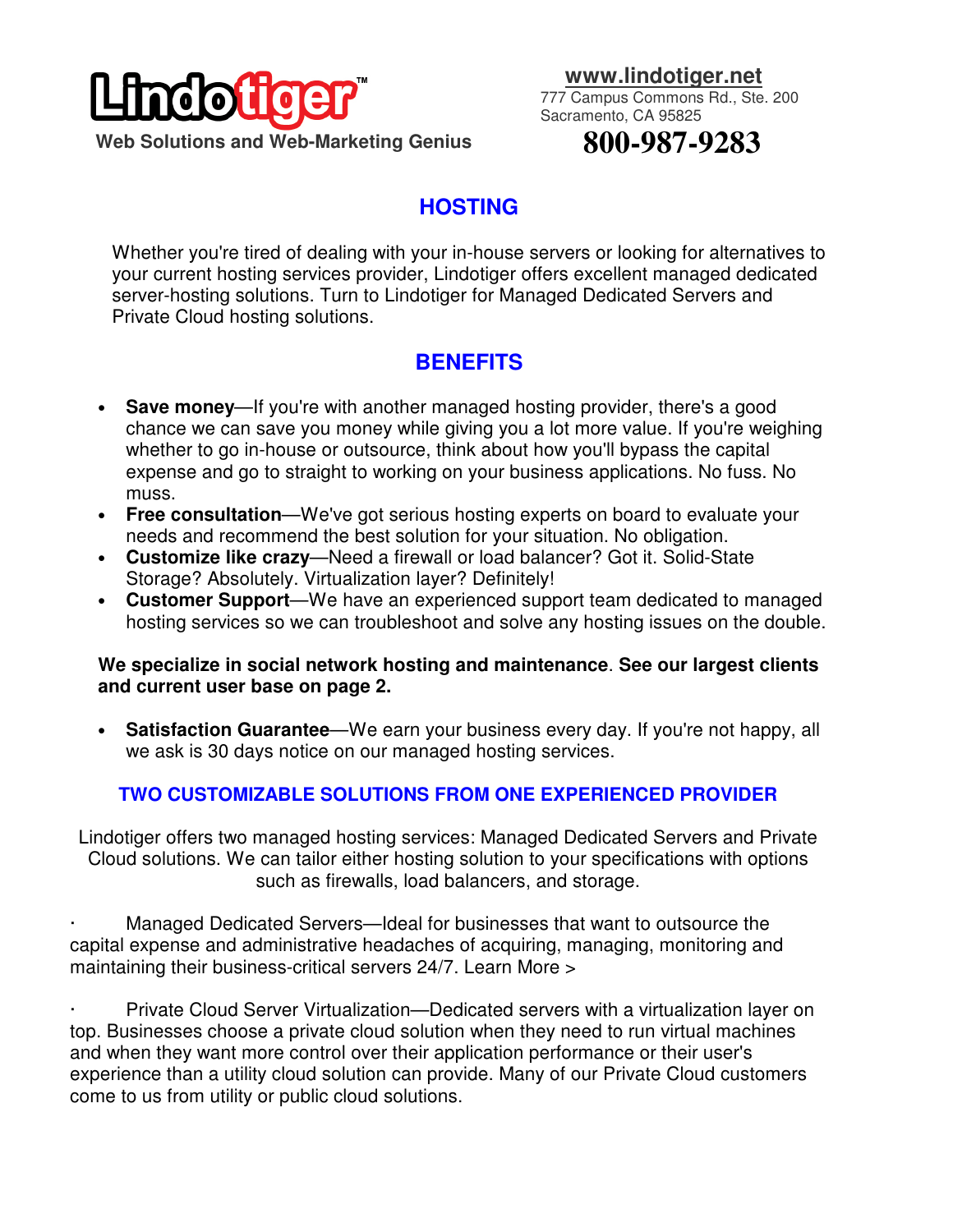# $\overline{\bullet}$ ∩  **Web Solutions and Web-Marketing Genius**

#### **www.lindotiger.net**

777 Campus Commons Rd., Ste. 200 Sacramento, CA 95825

**800-987-9283** 



The key difference here is that Private Clouds include a virtualization layer so you can run virtual machines. Lindotiger can customize either managed hosting solution for you with firewalls, load<br>balancers, storage and mo

Some of the biggest names utlize out services

# **LARGEST CLIENTS**

**Badoo.com currently hosting 100 million users with 100% uptime.** 



**Small version of video social network currently hosting 1 million users.** 



**Social video site hosting 500,000 users.**



**Social video site hosting 100,000 users.**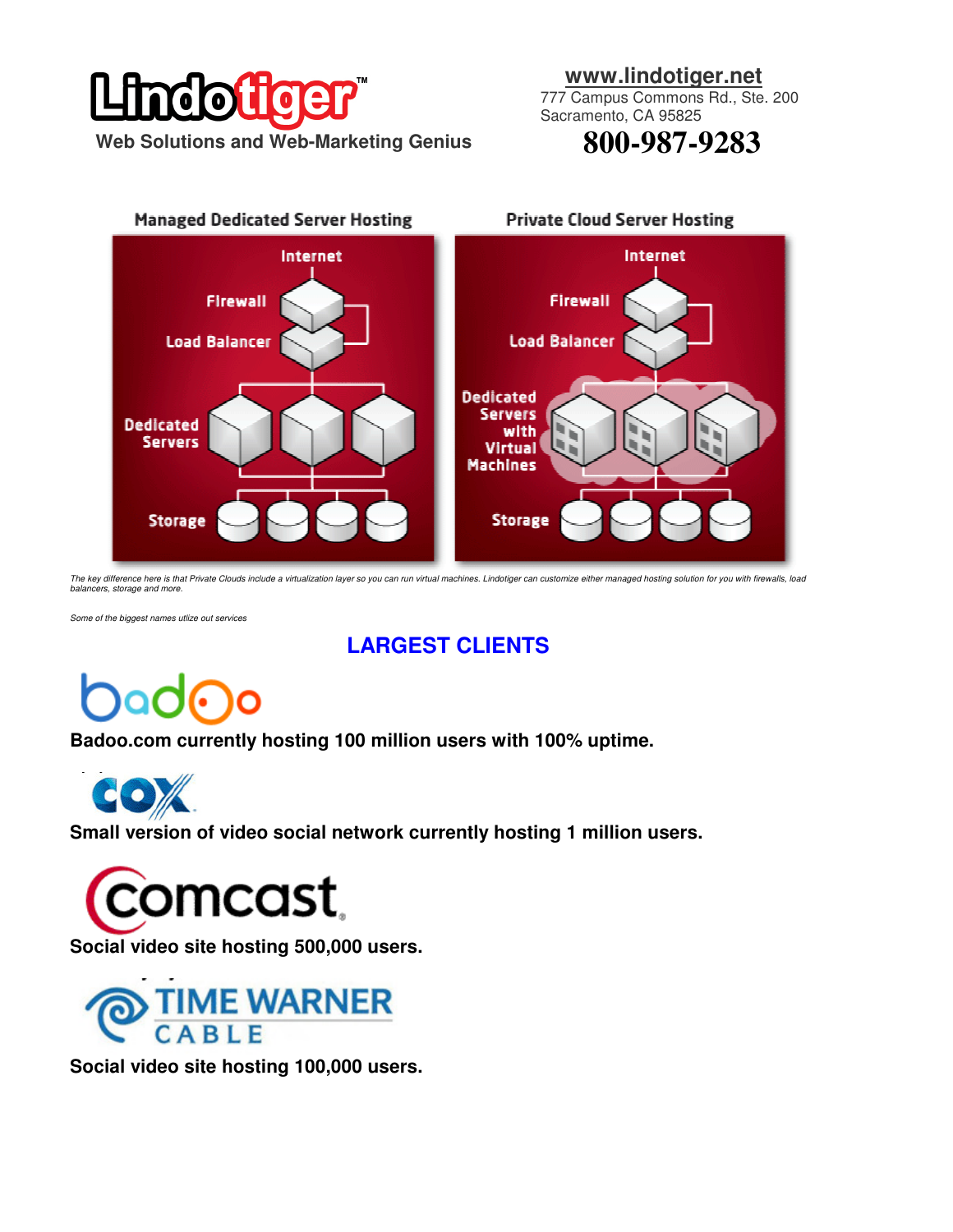

 **www.lindotiger.net**

777 Campus Commons Rd., Ste. 200 Sacramento, CA 95825

# **800-987-9283**

## **TECHNICALLY SPEAKING**

Lindotiger Private servers provide Xen-based virtual machines running on an isolated host infrastructure. This is an excellent alternative to a utility cloud service such as Amazon EC2. Lindotiger Private Cloud solutions allow customers to take advantage of high performance storage for relational databases and PCI-compliant network infrastructure while gaining the flexibility of industry-leading virtualization solutions.

Like our dedicated server offerings, all of Lindotiger's private cloud server offerings can be coupled with dedicated firewalls or load balancers. Standard features of private cloud solutions include:

- Multiple dedicated servers running Xen hypervisors
- Multiple Gigabit Ethernet network interfaces attaching hypervisors to both Internet transit and ZFS storage services
- DNS services
- 24x7 monitoring
- Email/phone technical support

Facilities diverse data centers in West Coast, and East Coast, access to London, England, United Kingdom.

- Uninterruptible Power Supply (UPS) powered by independent Leibert and Powerware units.
- Around the clock environmental monitoring to ensure temperature remains at a constant 68°F.
- Raised flooring for under floor cooling with cold / hot isle configuration.
- Fully Locking Cabinets for extra physical security.
- Pre-action dry pipe fire suppression system rated for telecommunications / data center use.
- Access to the data center floor is restricted by biometric locks and key card access.
- All areas of the facility are monitored 24/7 via CCTV as well as patrols by security staff.
- Video recordings are kept for a five day period.